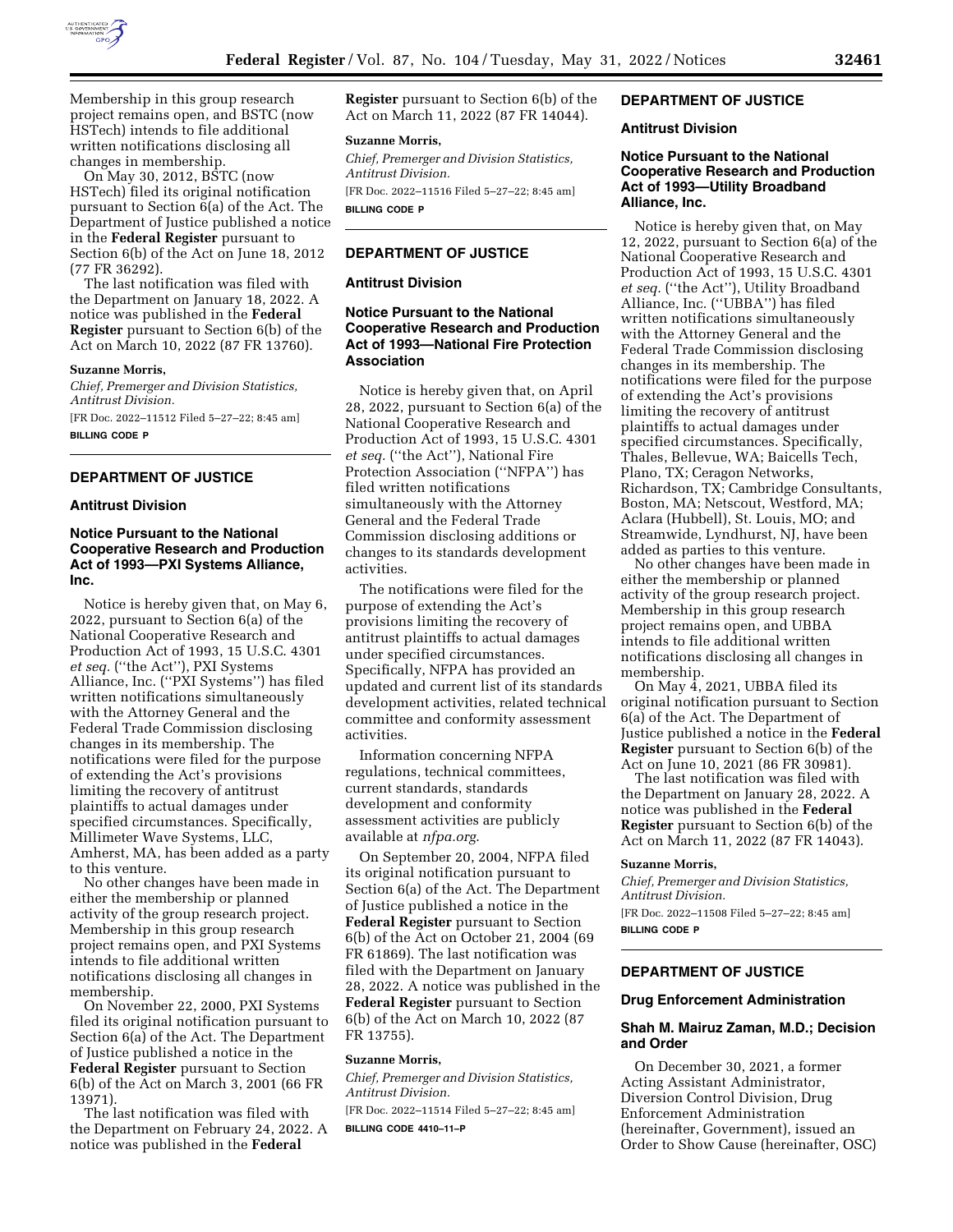to Shah M. Mairuz Zaman, M.D. (hereinafter, Registrant) of Poughkeepsie, New York. OSC, at 1 and 3. The OSC proposed the revocation of Registrant's Certificate of Registration No. AM9630080. *Id.* at 1. It alleged that Registrant is ''without authority to handle controlled substances in New York, the state in which [he is] registered with DEA.'' *Id.* at 2 (citing 21 U.S.C. 824(a)(3)).

Specifically, the OSC alleged that on September 14, 2021, the New York State Education Department, Office of Professional Misconduct indefinitely suspended Registrant's state medical license and required its surrender after finding that Registrant ''had committed professional misconduct by failing to pay child support and maintenance.'' *Id.* 

The OSC notified Registrant of the right to request a hearing on the allegations or to submit a written statement while waiving the right to a hearing, the procedures for electing each option, and the consequences for failing to elect either option. *Id.* (citing 21 CFR 1301.43). The OSC also notified Registrant of the opportunity to submit a corrective action plan. *Id.* at 3 (citing 21 U.S.C.  $824(c)(2)(C)$ .

### **Adequacy of Service**

In a Declaration dated April 25, 2022, a Diversion Investigator (hereinafter, the DI) assigned to the New York Field Division stated that on February 1, 2022, she and another DI traveled to Registrant's registered address to attempt service of the OSC, but Registrant was not there, and a receptionist at the registered address ''stated that she had not seen [Registrant] in months, that his office had been cleaned out, that his mailbox was completely full, and that he had left no forwarding address.'' Request for Final Agency Action (hereinafter RFAA), Exhibit (hereinafter, RFAAX) 3 (DI's Declaration), at 2. The DI also stated that on the same day, she and the second DI tried to serve the OSC to Registrant at three additional addresses that DEA had determined were potential residences of Registrant, but these attempts were unsuccessful as Registrant was not found at any of them. *Id.* Finally, the DI stated that on February 2, 2022, she sent a copy of the OSC to Registrant via his registered email address. *Id.* The DI stated that she did not receive any indication that the email was not delivered and that her review of her email system showed that the email had been delivered. *Id.* at 2– 3; *see also id.* at Appendix (hereinafter, App.) B.

The Government forwarded its RFAA, along with the evidentiary record, to

this office on April 27, 2022. In its RFAA, the Government represents that neither Registrant, nor any attorney representing Registrant, has requested a hearing or submitted a written statement. RFAA, at 1–2. The Government seeks revocation of Registrant's DEA registration because Registrant lacks authority to handle controlled substances in New York, the state in which he is registered with the DEA. *Id.* at 1.

Based on the DI's Declaration, the Government's written representations, and my review of the record, I find that the Government accomplished service of the OSC on Registrant on February 2, 2022. I also find that more than thirty days have now passed since the Government accomplished service of the OSC. Further, based on the DI's Declaration, the Government's written representations, and my review of the record, I find that neither Registrant, nor anyone purporting to represent the Registrant, requested a hearing, submitted a written statement while waiving Registrant's right to a hearing, or submitted a corrective action plan. Accordingly, I find that Registrant has waived the right to a hearing and the right to submit a written statement or corrective action plan. 21 CFR 1301.43(d) and 21 U.S.C. 824(c)(2)(C). I, therefore, issue this Decision and Order based on the record submitted by the Government, which constitutes the entire record before me. 21 CFR 1301.43(e).

## **Findings of Fact**

## *Registrant's DEA Registration*

Registrant is the holder of DEA Certificate of Registration No. AM9630080 at the registered address of 243 North Road, Suite 201-South, Poughkeepsie, New York 12601. RFAAX 1 (Certificate of Registration). Pursuant to this registration, Registrant is authorized to dispense controlled substances in schedules II through V as a practitioner. *Id.* Registrant's registration expires on May 31, 2024. *Id.* 

### *The Status of Registrant's State License*

On September 8, 2021, the University of the State of New York issued a Report of the Regents Review Committee (hereinafter, Report) as part of a disciplinary proceeding against Registrant.1 RFAAX 3, App. A, at 2. According to the Report, Registrant was the respondent in post-divorce

proceedings in the Columbia County Supreme Court, which determined that Registrant was in default for child and/ or spousal support. *Id.* Accordingly, the Columbia County Supreme Court ordered the disciplinary proceeding against Registrant to suspend his license as a physician in the state of New York. *Id.* The Report found that Registrant's failure to pay child and/or spousal support constituted professional misconduct and recommended that his license be indefinitely suspended. *Id.* at 5–6. On September 14, 2021, the University of the State of New York issued an order indefinitely suspending Registrant's New York medical license until Registrant ''has made full payment of all arrears of child support and maintenance.'' *Id.* at 9–10. On September 17, 2021, the New York State Education Department, Office of Professional Discipline notified Registrant by letter of the order and directed Registrant to surrender his New York medical license and registration. *Id.* at 1.

According to New York's online records, of which I take official notice, Registrant's New York medical license is still indefinitely suspended.2 Office of the Professions Verification Searches, *[www.op.nysed.gov/opsearches.htm](http://www.op.nysed.gov/opsearches.htm)* (last visited date of signature of this Order). Accordingly, I find that Registrant is not currently licensed to engage in the practice of medicine in New York, the state in which he is registered with the DEA.

## **Discussion**

Pursuant to 21 U.S.C. 824(a)(3), the Attorney General is authorized to suspend or revoke a registration issued under section 823 of the Controlled Substances Act (hereinafter, CSA) ''upon a finding that the registrant . . . has had his State license or registration suspended . . . [or] revoked . . . by competent State authority and is no longer authorized by State law to engage in the . . . dispensing of controlled

<sup>1</sup> It is noted that Registrant's name is listed in the New York licensing actions in Appendix A as ''Shah Mohammad Maniruz Zaman''; however, substantial evidence on the record supports my finding that this person is the same as Registrant.

<sup>2</sup>Under the Administrative Procedure Act, an agency ''may take official notice of facts at any stage in a proceeding—even in the final decision.'' United States Department of Justice, Attorney General's Manual on the Administrative Procedure Act 80 (1947) (Wm. W. Gaunt & Sons, Inc., Reprint 1979). Pursuant to 5 U.S.C. 556(e), ''[w]hen an agency decision rests on official notice of a material fact not appearing in the evidence in the record, a party is entitled, on timely request, to an opportunity to show the contrary.'' Accordingly, Registrant may dispute my finding by filing a properly supported motion for reconsideration of finding of fact within fifteen calendar days of the date of this Order. Any such motion and response shall be filed and served by email to the other party and to Office of the Administrator, Drug Enforcement Administration at *[dea.addo.attorneys@dea.usdoj.gov.](mailto:dea.addo.attorneys@dea.usdoj.gov)*